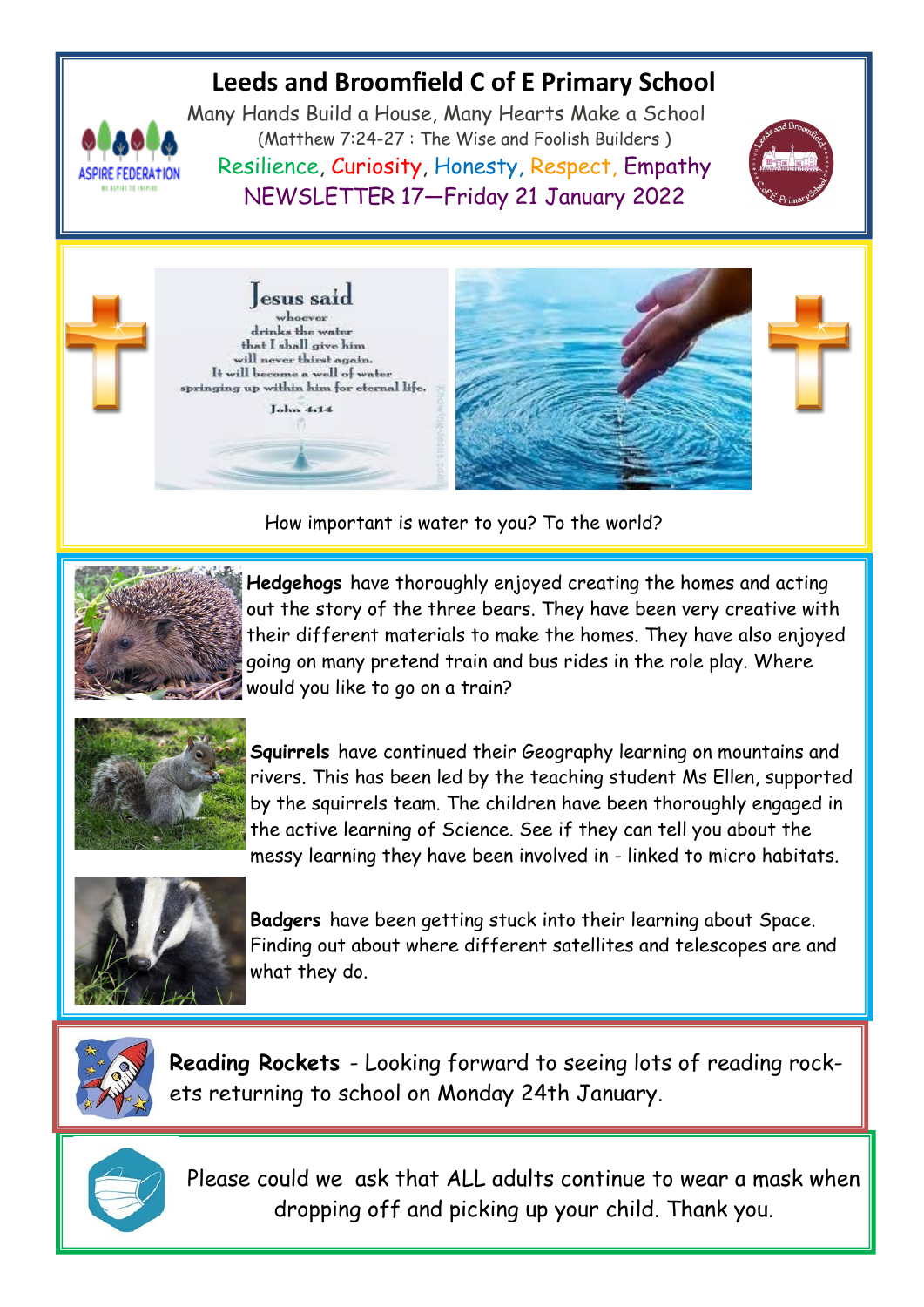

**Homework** - All children should have received their themed grid for continuing their learning at home. In addition to this for Badgers / squirrels there should be a list of spellings for the children to practice. At times there may be additional learning sent home if the teacher feels that some more repetition of those skills could benefit the children.

Many of Badgers class families have signed up to the vir-

**imagine** 

**BelieVe** 

**AChieVe** 

tual support after school. This is to support with any questions the children have. There is also a different focus each week which was attached to Miss HIckling letter last week. This is also on the website under parents and letters home.

### **PROUD awards**

After speaking to pupils and staff we wanted to build children's self esteem and confidence in themselves. Each pupil needs to work to get a badge for each letter of the word PROUD.

- P Pleasure in work
- R Respect in work
- O Organised in work
- U Unique in work
- D Distinction



**This week's PROUD winners are Ben B, Belle, Elizabeth, Oliver R, Frankie, Alex and Leo H. A massive well done!**

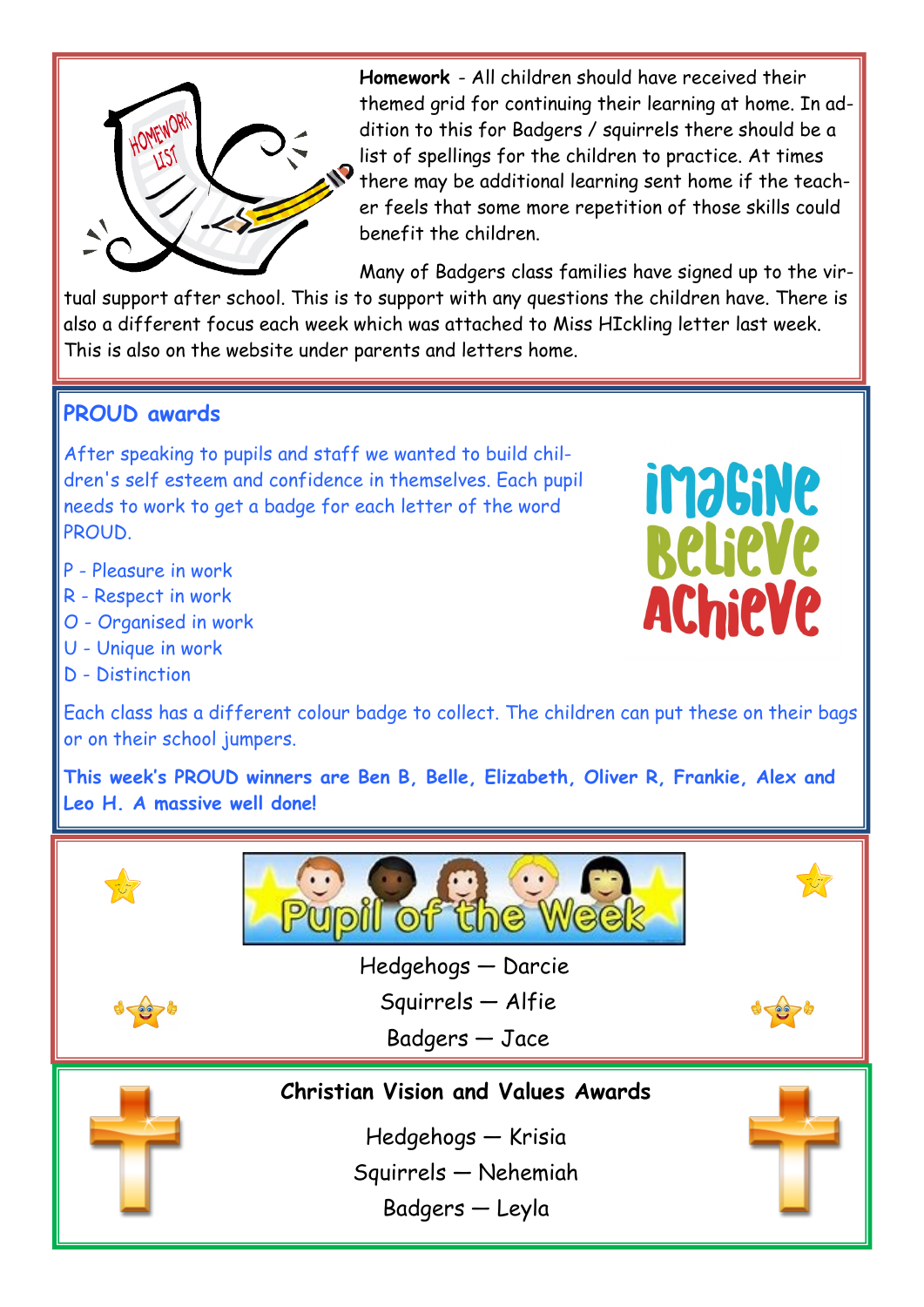As highlighted in the Ofsted report;

'Leaders are passionate about nurturing pupils to be the best they can be.'

We are working hard to become an accredited nurture school. Please see below the six nurture principles and how they are woven through our school Christian Vision.



### Vision

At Leeds & Broomfield we build strong foundations for all; to learn, flourish and fill their hearts with God's love. Everyone is important, valued and needed to make L&B grow. We give a quality all round nurturing education which develops the whole child; If the rain came we would not fall.

> "As many hands build a house, so many hearts make a school." (Matthew Ch 7 24-27)

Respect Resilience Empathy Curiosity Honesty Nurture - 'It is about learning - breaking down barriers'.

### **Nurture Principles**

- Children's learning is understood developmentally. 'Strong foundations for all, flourish'.
- The classroom offers a safe base. 'Everyone important, valued, 'God's love'
- The importance of **nurture** for the development of wellbeing. 'Nurturing education'
- Language is a vital means of communication. 'Develop whole child'
- All behaviour is communication. 'Develop whole child'
- The importance of transition in children's lives. 'Whole child not fall down'



Attendance so far this term is 96.68%.



Could I please ask that if you are handing anything into the class teacher or myself on the gate that it is in a named envelope with an explanation as to what the money is for please. Thank you.

> Eg. Bob Steer - Squirrels Class After School Club Money



A reminder that the gate is open in the morning between 8:30 - 8:45am and at the end of the day between 3 - 3:15pm. Please try and drop your child and pick your child up between these times. Thank you.